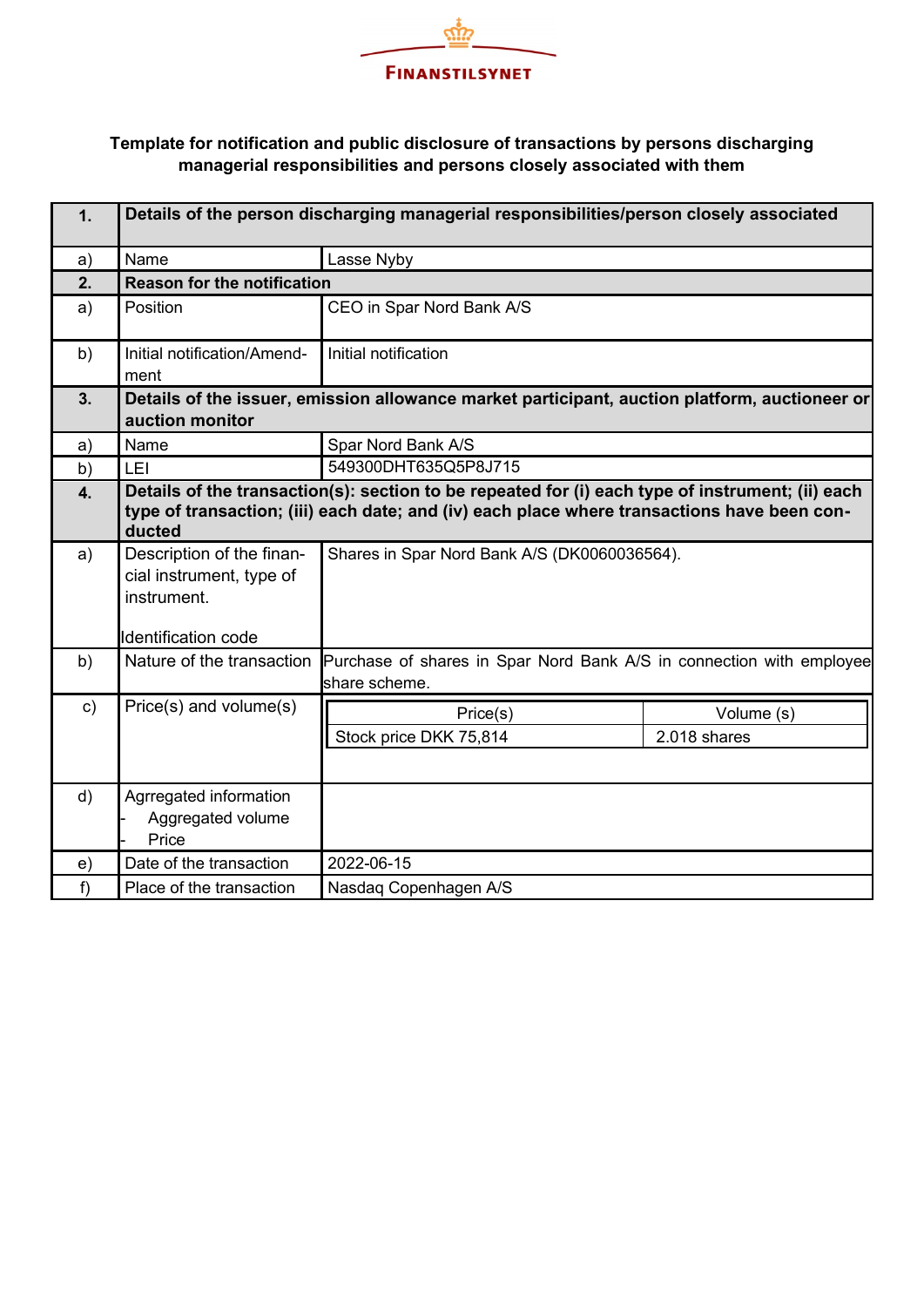

| 1.            | Details of the person discharging managerial responsibilities/person closely associated                                                                                                                   |                                                                                       |                            |  |  |
|---------------|-----------------------------------------------------------------------------------------------------------------------------------------------------------------------------------------------------------|---------------------------------------------------------------------------------------|----------------------------|--|--|
| a)            | Name                                                                                                                                                                                                      | John Lundsgaard                                                                       |                            |  |  |
| 2.            | <b>Reason for the notification</b>                                                                                                                                                                        |                                                                                       |                            |  |  |
| a)            | Position                                                                                                                                                                                                  | Director in Spar Nord Bank A/S                                                        |                            |  |  |
| b)            | Initial notification/Amend-<br>ment                                                                                                                                                                       | Initial notification                                                                  |                            |  |  |
| 3.            | Details of the issuer, emission allowance market participant, auction platform, auctioneer or<br>auction monitor                                                                                          |                                                                                       |                            |  |  |
| a)            | Name                                                                                                                                                                                                      | Spar Nord Bank A/S                                                                    |                            |  |  |
| b)            | LEI                                                                                                                                                                                                       | 549300DHT635Q5P8J715                                                                  |                            |  |  |
| 4.            | Details of the transaction(s): section to be repeated for (i) each type of instrument; (ii) each<br>type of transaction; (iii) each date; and (iv) each place where transactions have been con-<br>ducted |                                                                                       |                            |  |  |
| a)            | Description of the finan-<br>cial instrument, type of<br>instrument.<br>Identification code                                                                                                               | Shares in Spar Nord Bank A/S (DK0060036564).                                          |                            |  |  |
| b)            | Nature of the transaction                                                                                                                                                                                 | Purchase of shares in Spar Nord Bank A/S in connection with employee<br>share scheme. |                            |  |  |
| $\mathsf{c})$ | Price(s) and volume(s)                                                                                                                                                                                    | Price(s)<br>Stock price DKK 75,814                                                    | Volume (s)<br>2.585 shares |  |  |
| d)            | Agrregated information<br>Aggregated volume<br>Price                                                                                                                                                      |                                                                                       |                            |  |  |
| e)            | Date of the transaction                                                                                                                                                                                   | 2022-06-15                                                                            |                            |  |  |
| f             | Place of the transaction                                                                                                                                                                                  | Nasdaq Copenhagen A/S                                                                 |                            |  |  |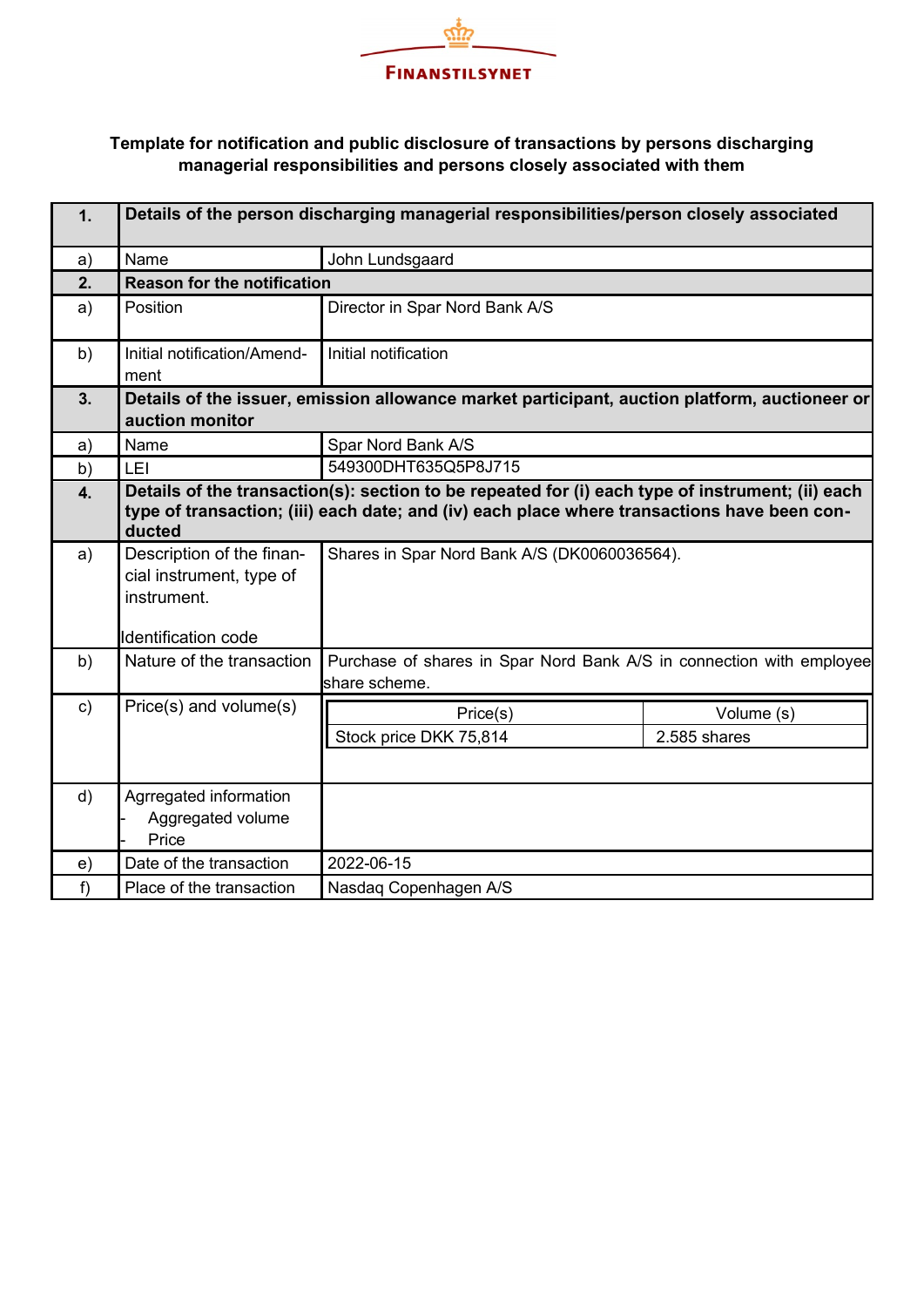

| 1.            | Details of the person discharging managerial responsibilities/person closely associated                                                                                                                   |                                                                                       |                          |  |  |
|---------------|-----------------------------------------------------------------------------------------------------------------------------------------------------------------------------------------------------------|---------------------------------------------------------------------------------------|--------------------------|--|--|
| a)            | Name                                                                                                                                                                                                      | Martin Kudsk Rasmussen                                                                |                          |  |  |
| 2.            | <b>Reason for the notification</b>                                                                                                                                                                        |                                                                                       |                          |  |  |
| a)            | Position                                                                                                                                                                                                  | Director in Spar Nord Bank A/S                                                        |                          |  |  |
| b)            | Initial notification/Amend-<br>ment                                                                                                                                                                       | Initial notification                                                                  |                          |  |  |
| 3.            | Details of the issuer, emission allowance market participant, auction platform, auctioneer or<br>auction monitor                                                                                          |                                                                                       |                          |  |  |
| a)            | Name                                                                                                                                                                                                      | Spar Nord Bank A/S                                                                    |                          |  |  |
| b)            | LEI                                                                                                                                                                                                       | 549300DHT635Q5P8J715                                                                  |                          |  |  |
| 4.            | Details of the transaction(s): section to be repeated for (i) each type of instrument; (ii) each<br>type of transaction; (iii) each date; and (iv) each place where transactions have been con-<br>ducted |                                                                                       |                          |  |  |
| a)            | Description of the finan-<br>cial instrument, type of<br>instrument.<br>Identification code                                                                                                               | Shares in Spar Nord Bank A/S (DK0060036564).                                          |                          |  |  |
| b)            | Nature of the transaction                                                                                                                                                                                 | Purchase of shares in Spar Nord Bank A/S in connection with employee<br>share scheme. |                          |  |  |
| $\mathsf{c})$ | Price(s) and volume(s)                                                                                                                                                                                    | Price(s)<br>Stock price DKK 75,814                                                    | Volume (s)<br>831 shares |  |  |
| d)            | Agrregated information<br>Aggregated volume<br>Price                                                                                                                                                      |                                                                                       |                          |  |  |
| e)            | Date of the transaction                                                                                                                                                                                   | 2022-06-15                                                                            |                          |  |  |
| f             | Place of the transaction                                                                                                                                                                                  | Nasdaq Copenhagen A/S                                                                 |                          |  |  |